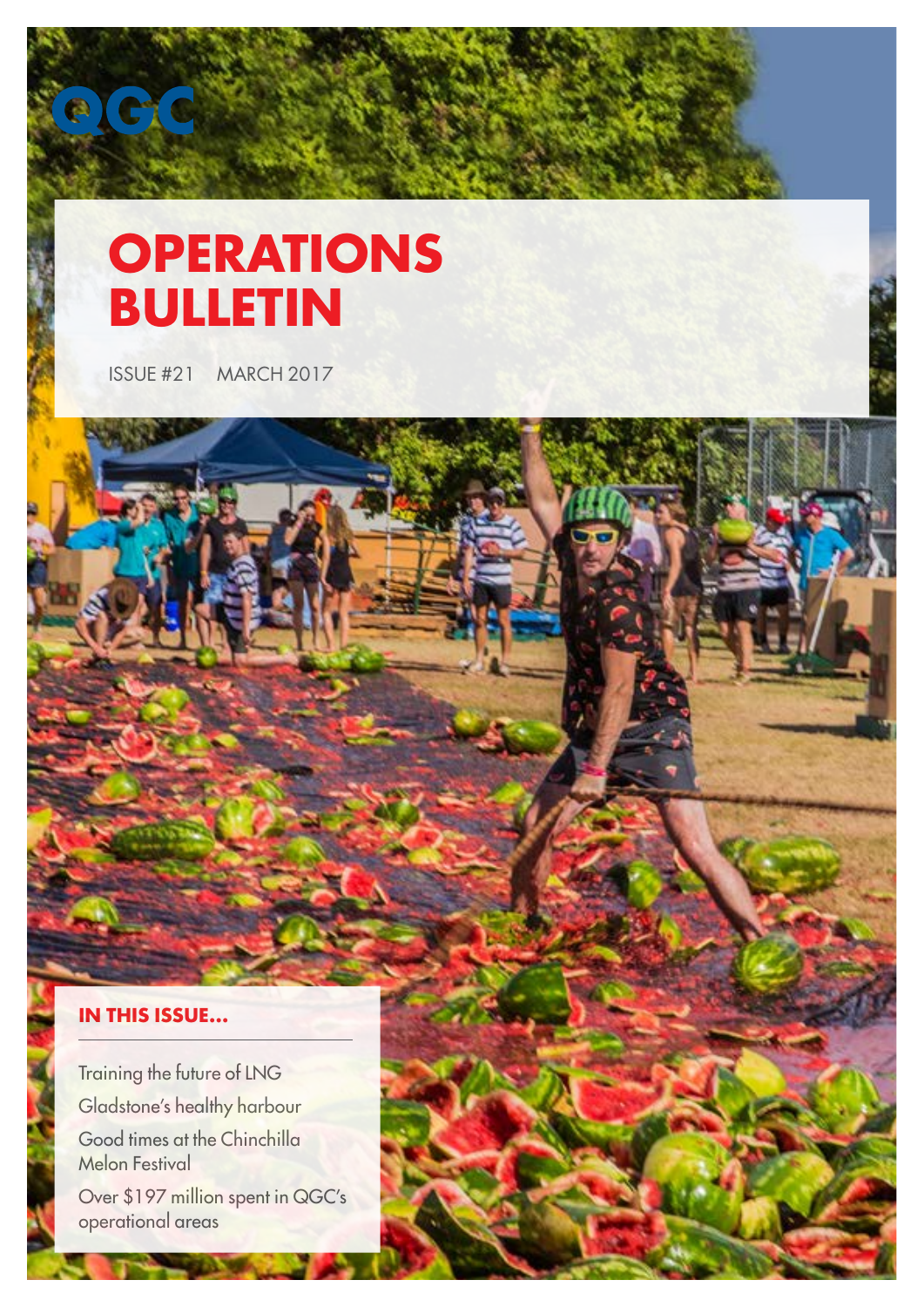# TRAINING THE FUTURE OF LNG



The future of Gladstone's LNG looks bright with the 2017 LNG Operator trainees announced at the official launch on 1 March 2017.

The LNG Process Operator trainees began their studies in February, embarking on the program which enables Gladstone locals with no LNG experience to gain qualifications to apply for LNG Process Operator roles.

The trainees follow in the footsteps of the successful 2016 intake who are now either employed full-time or completing their on-the-job experience on Curtis Island.

The 2017 trainees will study at Central Queensland University (CQU) and gain practical, first-hand experience at QGC and Australia Pacific LNG downstream operator ConocoPhillips' facilities. The two LNG companies are jointly funding and supporting the program.

Tony Nunan, Shell's Vice President for QGC said, "QGC is committed to investing back in the Gladstone community and this initiative targeting improved access to training and employment opportunities for local residents is vital to ensure we have a pipeline of skilled workers in the LNG industry.

"This year's cohort joins the first intake of trainees who now have 12 months of study and practical experience behind them thanks to this bespoke training program."

At the conclusion of the two-year program, graduates will receive a Certificate III in LNG Process Plant Operations.

The program is coordinated by Energy Apprenticeships Group (EAG), a collaboration between the Chamber of Commerce and Industry of Western Australia (CCI) and the South Metropolitan TAFE's Australian Centre for Energy and Process Training (ACEPT). In addition, ACEPT will support CQU in delivering the best-practice program.

Welcome aboard! QGC's 2017 ING Process Operator trainees began their studies in February. The program enables Gladstone locals with no LNG experience to gain qualifications to apply for LNG Process Operator roles.

**"THIS YEAR'S COHORT JOINS THE FIRST INTAKE OF TRAINEES WHO NOW HAVE 12 ONTHS OF STUDY AND PRACTICAL EXPERIENCE BEHIND THEM THANKS TO THIS BESPOKE TRAINING PROGRAM."**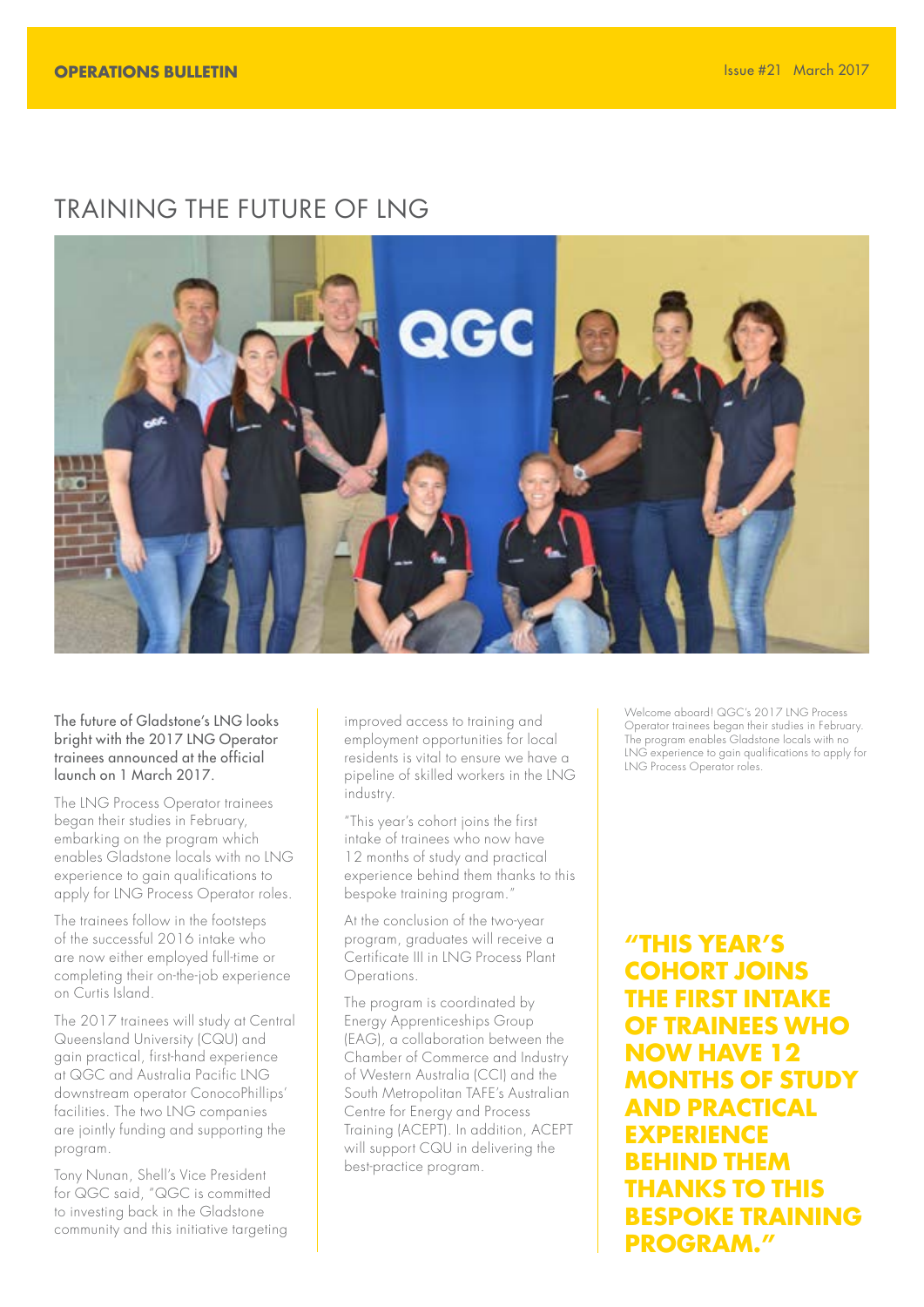### **SURAT BASIN**

This section features information about activities in our natural gas development areas that cover more than 4,900 square kilometres and span from south of Tara to north-west of Wandoan.

#### **WELL SITE INSPECTIONS**

A team of 50 operators inspect each of QGC's more than 2,500 wells once a fortnight. Operators are required to adhere strictly to land access and weed management rules for individual properties. This team, who drive utility vehicles, represent a major proportion of our light vehicle movements around the region.

#### **GATHERING**

This work is in addition to ongoing installation of gas and water gathering pipelines to connect new wells to our existing processing networks. The following activities will occur in March:

#### **WEST AND NORTH-WEST OF WANDOAN**

- Pipe trenching, pipeline laying and backfilling and tying-in connections.
- Construction of gathering pipeline equipment on well pads.
- Rehabilitation of construction sites and pipeline easements.

#### **PIPELINE INSPECTIONS**

QGC operators work in small teams to inspect the 543 kilometre Wallumbilla Gladstone Pipeline easement to monitor the infrastructure and progress of vegetation rehabilitation.

In March, the following activities will occur:

- Aerial inspections from west of Dalby (Ruby Jo site) to west of Wandoan (Woleebee Creek site) and between Chinchilla and Gladstone during the first half of the month.
- Daily, on-ground easement inspections from west of Dalby (Ruby Jo site) to Gladstone.



### **WATER TREATMENT**

The Northern Water Treatment Plant, at Woleebee Creek southwest of Wandoan, and the Kenya Water Treatment Plant, south-west of Chinchilla, are successfully processing water produced in the surrounding gas fields for beneficial use within these regions.

These two water treatment plants enable QGC to make available 97% of produced water for beneficial use.

The following table summarises the average daily production at each water treatment plant and the total volume of water processed to date in 2017.

| <b>WATER</b><br><b>TREATMENT</b><br><b>PLANT</b> | <b>AVERAGE DAILY</b><br><b>PRODUCTION</b><br>(FEBRUARY 2017) | <b>2017 YEAR TO DATE</b><br><b>PRODUCTION FOR BENEFICIAL USE</b><br>(AS AT 20 FEBRUARY 2017) |
|--------------------------------------------------|--------------------------------------------------------------|----------------------------------------------------------------------------------------------|
| Kenya                                            | $40$ ML/d                                                    | 1.884 ML                                                                                     |
| Northern                                         | $15$ ML/d                                                    | 801 ML                                                                                       |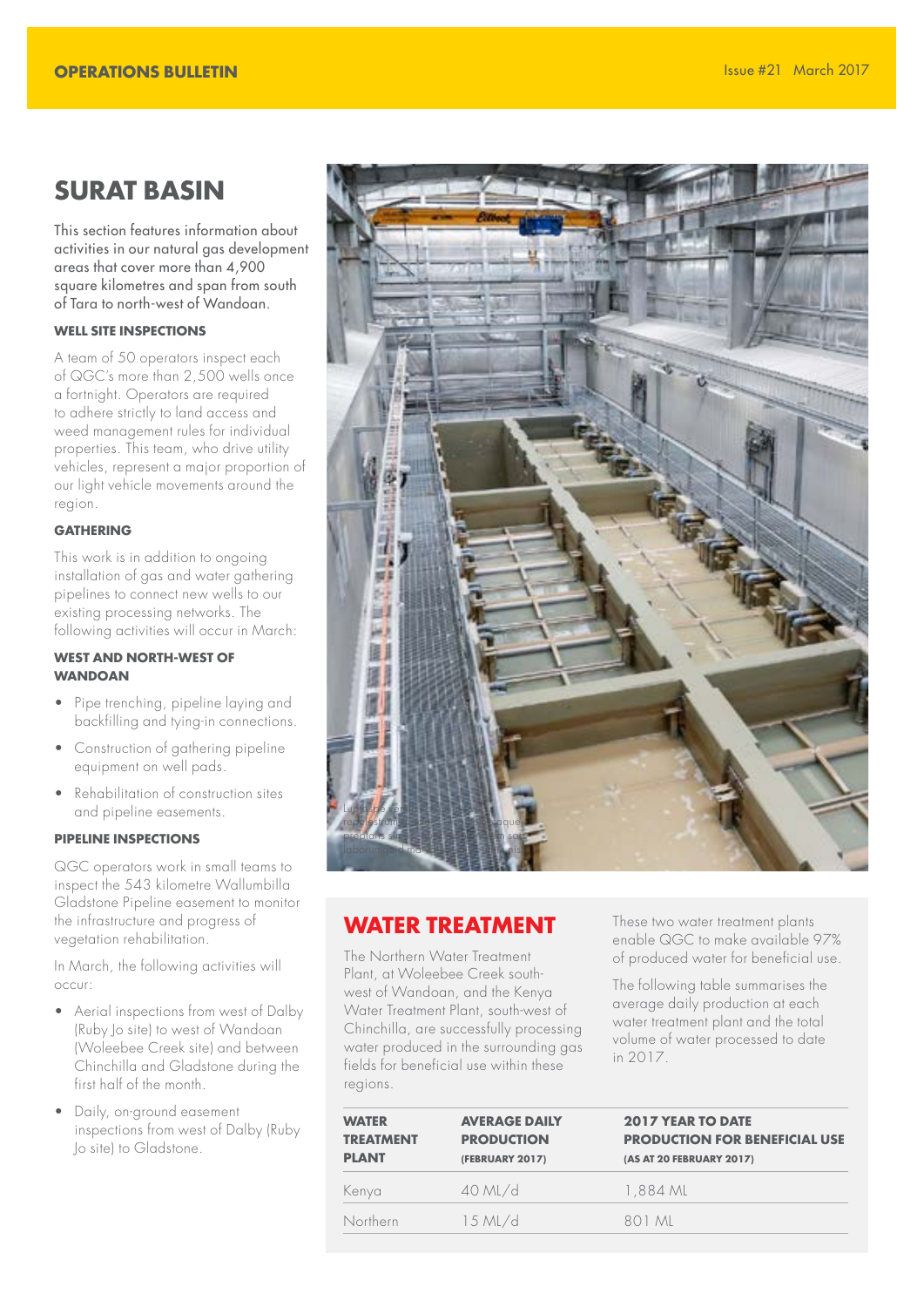### **CHARLIE PROJECT UPDATE**



The Charlie project is progressing well and work has continued safely and on-time despite the Christmas holiday break period and severe storms.

The recent extreme hot weather has heightened the safety focus on heat awareness ensuring staff are working safely and regularly hydrated.

The delivery of the large pre-assembled units and packaged equipment is now complete with the Charlie Field Compression Station compressors arriving to Australia and successfully transported to Chinchilla in the New Year.

Around 400 kilometres of gas and water pipelines have been installed. The gas and water pipelines that connect to QGC's Woleebee Creek facilities have been successfully tested.



The Charlie Pump Station, Woleebee Creek Sub-station and Charlie and Phillip ponds have been completed and tested, ready to be operational.

# QGC UPGRADES ROADS

QGC is upgrading various roads, some of which are currently being worked on, and other upgrades will start in coming weeks. Road upgrades are summarised below:

#### **PERRETS ROAD**

Upgrading and gravel surfacing on Perrets Road is complete. Due to recent dry conditions the road has become dusty. QGC has arranged for dust to be controlled however drivers should

### **WANDOAN COMMUNITY MEMBERS TOUR QGC'S CHARLIE DEVELOPMENT**

Wandoan community members saw first-hand the construction progress on QGC's Charlie development in early February 2017.

The 26 community members toured a well site, power substation, field compression station, a water pond, high voltage power infrastructure and rehabilitated land.

The Charlie field compression station has an improved design from older compression stations and can gather additional volumes of gas.

About 100 wells typically supply a field compression station. With improvements to design around 400 wells will supply the Charlie field compression station which will be linked to QGC's existing Woleebee Creek facilities.



QGC's Lead Project Engineer, Ponds and Pumps, James Nyman talks to Wandoan community members during a tour stop at QGC's Charlie development.

reduce speed and stay to the left when travelling through dusty areas.

#### **CECILS ROAD**

The last section of sealing works is complete. Speed restrictions and possible traffic controls will be in place. The road may be narrow and dusty in some sections. Drive to conditions and comply with road signage.

#### **RYALS ROAD**

The sealing of Ryals Road will be conducted in late-March 2017. Speed restrictions and traffic control will be in place. Planning for the construction of the floodway across Horse Creek is well advanced and these works are anticipated to commence in late-March 2017. The Horse Creek floodway construction will require that Ryals Road be closed to traffic at this point for around two weeks. Further notice on road closures will be provided prior to the works commencing.

#### **GOLDENS ROAD**

A six kilometre section of gravel construction on Goldens Road from Peretts Road west has been completed.

#### **BUNDI ROAD**

The Western Downs Regional Council has lifted the five tonne load restriction on the Sundown Creek Bridge. A 42.5 tonne load restriction is now in place. Vehicles above this mass are required to use the side-track around the bridge.

Weather conditions and unforseen events, may impact dates and timings. All works will be performed in accordance with a council approved traffic management plan. Please adhere to the advisory traffic signage installed before and during the closure periods. We thank you for your patience and encourage all drivers to keep safe and drive to conditions.

Increased traffic to the Charlie project is expected as construction progresses. QGC's detailed transport management plan for the project includes In-vehicle Monitoring System tracking for all QGC vehicles and traffic controls in affected areas. For any concerns please phone the QGC Community Information Line on 1800 030 443.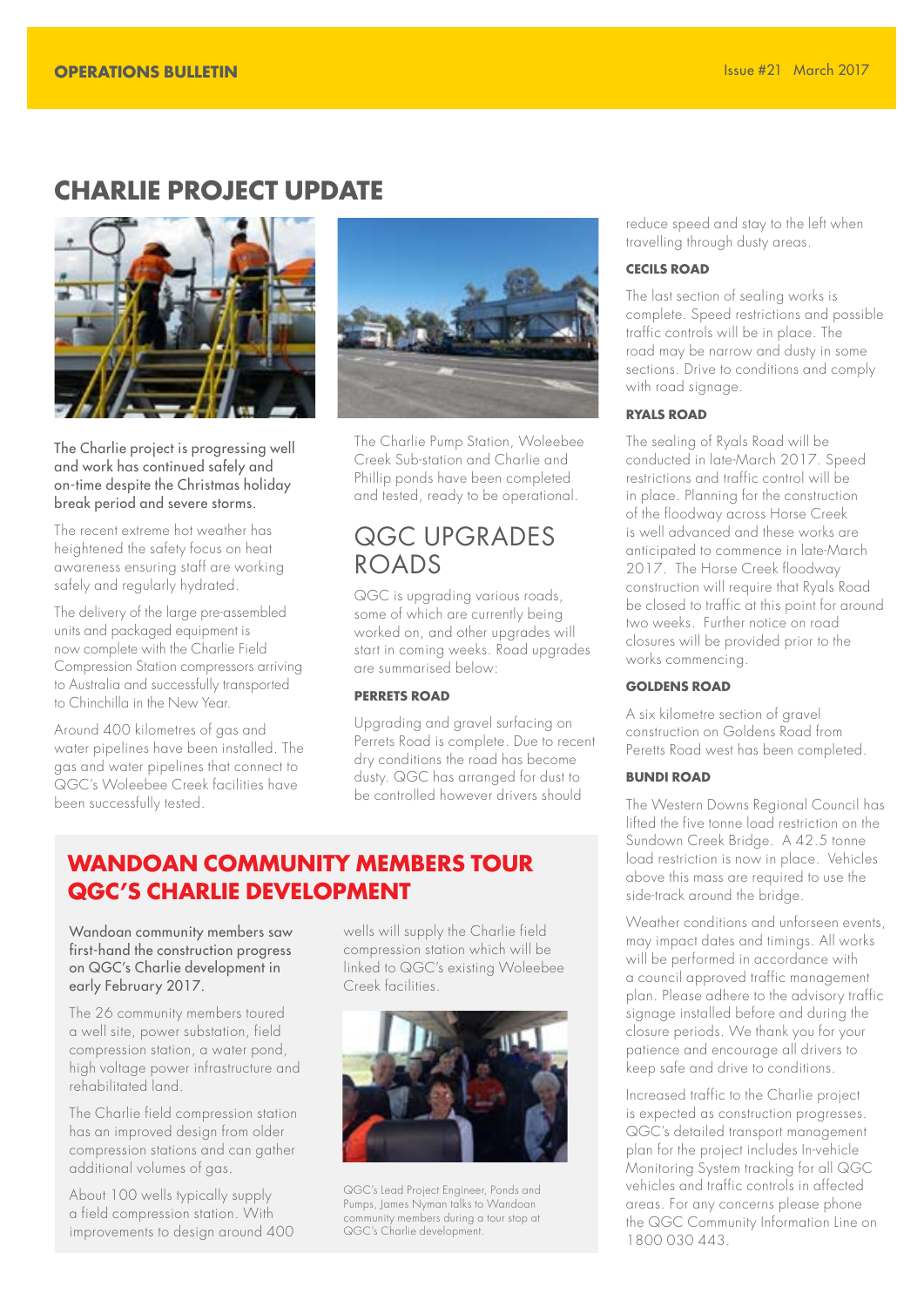### **GLADSTONE** RESEARCH REVEALS PREVIOUSLY UNKNOWN TURTLE BEHAVIOUR IN THE GREAT BARRIER REEF



Turtle behaviour along the Great Barrier Reef is now better understood after QGC applied innovative satellite technology to reveal the migration pathways of nesting flatback turtles in November 2016.

Understanding the movements of the turtles is showing what areas are particularly important for conservation and assists with the future management of this special species.

Ten turtles were fitted with a specially designed harness and satellite tag after laying a clutch of eggs at Avoid Island, near Mackay.

The tags record the depth, water temperature and location of turtles at regular intervals, transmitting data back to QGC every few hours via satellite.

QGC's Marine Adviser Andrew Tapsall said the collaborative project had revealed some interesting results, particularly on the whereabouts of turtles during the time between successive nesting events.

"All ten turtles ventured south of Avoid Island after nesting, resting for two weeks within a shallow waterway known as Broad Sound" north of Curtis Island.

"This area may be more important for the conservation of this vulnerable species than was previously thought", he said.

After laying up to four clutches of eggs, the turtles are now returning to their long term foraging grounds, located hundreds of kilometres to the north of Mackay in the Great Barrier Reef.

"While all the turtles were tagged on the same small nesting beach at Avoid Island, they are returning home to different locations, hundreds of kilometres apart", Andrew said.

"The migration paths they are taking on their return journey are quite varied and will provide important information to assist with future management of the species", he said.

QGC is conducting extensive turtle monitoring in the Gladstone region as part of its LNG project. Avoid Island, located 250 km north of Gladstone, is a control site, located well away from mainland development.

"The results at Avoid Island show us how turtles in an undisturbed landscape behave, assisting when considering information collected closer to Gladstone, where industry is present," he said.

The project is being implemented as a collaborative partnership with the Queensland Trust for Nature, Department of Environment and Heritage Protection, James Cook University, Gladstone Ports Corporation and Eco Logical Australia.

#### **ENVIRONMENTAL SYSTEM INTERNATIONALLY CERTIFIED**

QGC's Environment Management System at the LNG plant in Gladstone has been independently certified as meeting the ISO14001 Environmental Management Standard.

The certification provides assurance to government regulators and the community that strict operational controls are in place to manage risks to the environment.

ISO14001 is the international specification for the environmental management system which assists QGC in managing environmental operational risks.

The Environment Management System was developed during the early stages of construction in 2011 and achieved the certification in December 2016.

QGC's Surat Basin operations received the certification in November 2015, meaning all of QGC's operations are now certified by independent certifier Lloyds Register Quality Assurance. QGC is the only on-shore natural gas company in Australia to receive this certification.

QGC Operations Manager Adrian Button said "the ISO14001 certification of QGC's LNG plant is a real milestone and commendable achievement".

It has been a journey spanning five years from construction, commissioning and start-up of the LNG plant, through to the current steady-state operations".

"QGC is serious about our environmental duty of care and high standards of environmental management have always been a priority for the businesses".

"The achievement is an example of what hard work, dedication and team work can achieve. It is also fitting as this achievement coincided with the plant's 200th cargo in December 2016," Adrian said.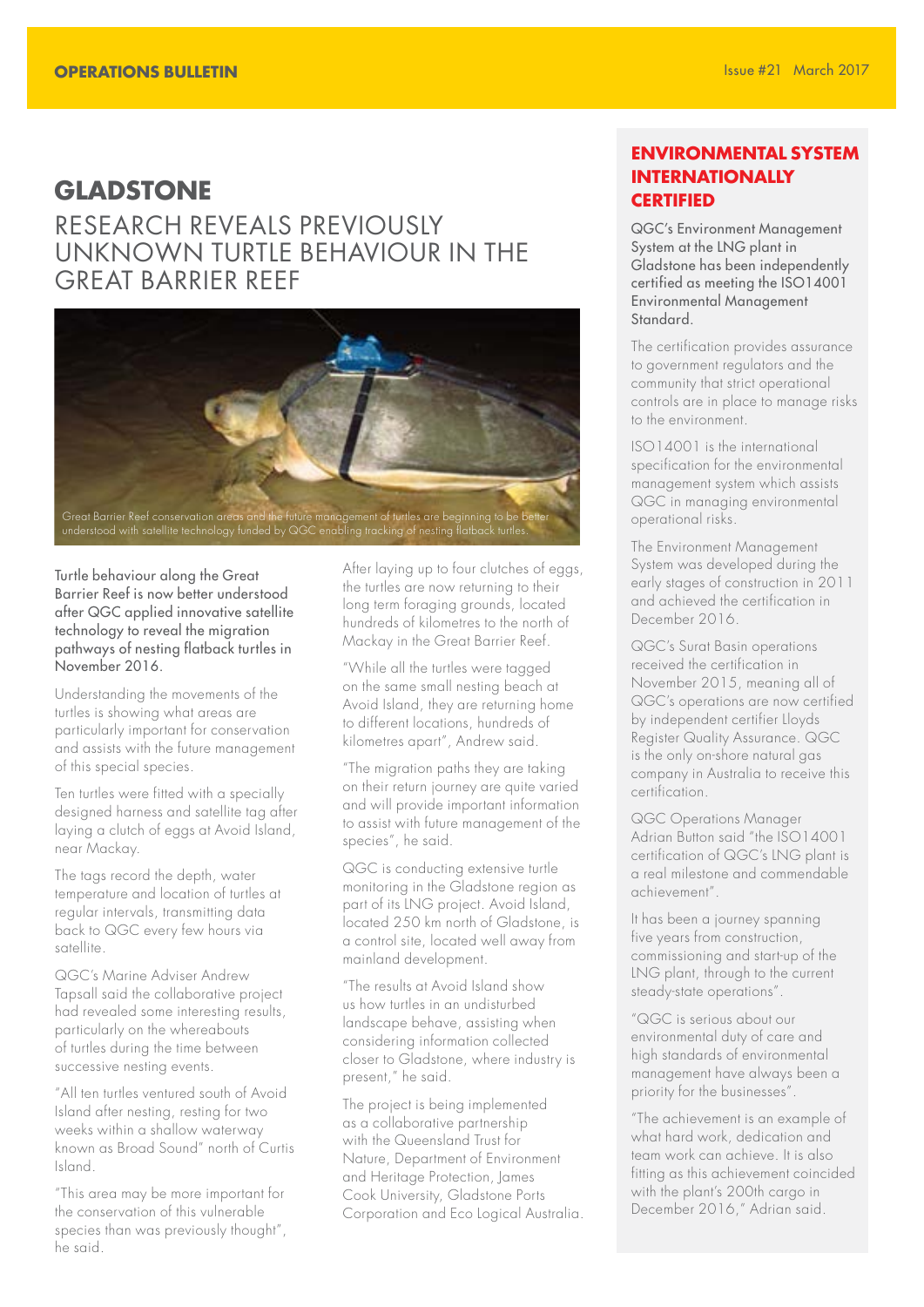# GLADSTONE'S HEALTHY HARBOUR



#### The health of the Gladstone Harbour has been judged as good to very good in the 2016 Harbour Report Card.

The report card is based on the results of the testing of 95 measures between July 2015 and June 2016 and showed little change in the harbour's overall health from the previous year.

Minister for Environment and Heritage Protection Dr Steven Miles released the report in February 2017 saying it was a "good result".

"To see water quality good to very good throughout the system, given the scale and intensity of industry here in Gladstone, and agriculture upstream, it is good news" he said.

All smiles with a good report card for the health of Gladstone Harbour. From left, Gladstone Healthy Harbour Partnership chair Paul Birch, Gladstone Healthy Harbour Partnership Media and Communications Officer Lyndal Hansen, Minister for Environment and Heritage Protection Dr. Steven Miles and QGC's Marine Adviser Andrew Tapsall

With the three LNG projects on Curtis Island now operational, there has been a substantial increase in large ship movements in the harbour.

The report confirms the environmental health of Gladstone Harbour meets all relevant State and Federal Government Marine Water Quality guidelines.

The report card is developed by Gladstone Healthy Harbour Partnership and is assessed for quality assurance by an independent science panel.

# **THE WORLD SCIENCE FESTIVAL REGIONAL PROGRAM IN CHINCHILLA**

The World Science Festival Brisbane Regional Program is set to bring science out of the lab and to Chinchilla on 1 April 2017.

The free event at the Chinchilla Cultural Centre, will give visitors the opportunity to explore the wonders of science through workshops, hands on activities and visual displays.

QGC is supporting The World Science Festival Brisbane Regional Program as

part of the Future Makers partnership with the Queensland Museum Network.

Future Makers aims to create a whole-of-life approach to science, technology, engineering and maths (STEM) education.

For more information [http://www.](http://www.worldsciencefestival.com.au/program/events/chinchilla-community-event/) [worldsciencefestival.com.au/](http://www.worldsciencefestival.com.au/program/events/chinchilla-community-event/) [program/events/chinchilla-community](http://www.worldsciencefestival.com.au/program/events/chinchilla-community-event/)[event/.](http://www.worldsciencefestival.com.au/program/events/chinchilla-community-event/)

### **GLADSTONE 'MEGA-PROJECT' NAMED THE WORLD'S BEST**

Congratulations to Bechtel, for winning the Platts Global Energy Awards Construction Project award for construction of the Curtis Island LNG plants.

Bechtel constructed the QGC LNG plant which QGC took over full operations from November 2015.

Bechtel's Oil, Gas and Chemicals Business president Alasdair Cathcart said "We are thrilled to have received the Platts Construction Project of the Year award for the massive scale of engineering and construction work on Curtis Island".

"This award is a testament to our talented team who worked collaboratively with our customers, the excellence of our extensive global supply chain, and the commitment and support of the local community.

"Our combined efforts and innovative approach to mega-project execution resulted in the delivery of reliable gas liquefaction facilities as well as sustainable local benefits," he said.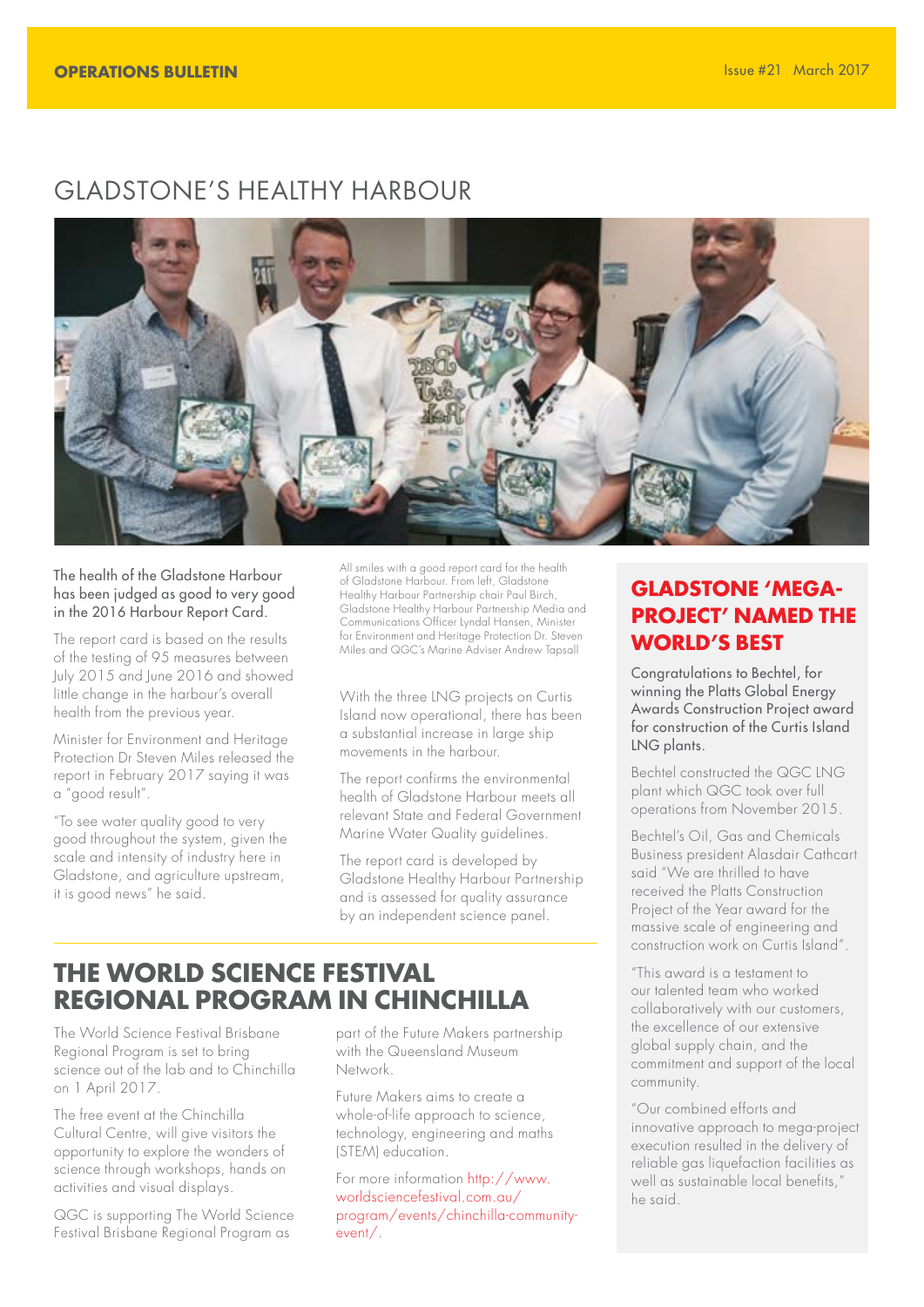### **COMMUNITIES**

| <b>DATE</b> | <b>LOCATION</b> | <b>ACTIVITY</b>                                                                                                                                                                                                                                              |
|-------------|-----------------|--------------------------------------------------------------------------------------------------------------------------------------------------------------------------------------------------------------------------------------------------------------|
| 1 April     | Chinchilla      | World Science Festival - Regional Program,<br>$9am - 4pm$<br>Location: Chinchilla Cultural Centre 68 Heeney Street, Chinchilla.<br>Cost: Free<br>For more information: http://www.worldsciencefestival.com.au/program/events/chinchilla-<br>community-event/ |
| 6 April     | Gladstone       | Gladstone Industry Supply Chain Expo 2017, Thursday 6 April 2017, 9 - 2pm.<br>Location: Leo Zussino Building, CQ University, Bryan Jordan Drive, Gladstone<br>Cost: \$300<br>For more information: https://www.gea.asn.au/                                   |

# OVER 15,000 ATTEND THE 2017 CHINCHILLA MELON FESTIVAL



The 2017 Chinchilla Melon Festival was once again a sticky success with more than 20 tonnes of watermelon smashed over the three day event.

The festival saw 15,000 visitors enjoy the melon capital of Australia.

QGC has proudly sponsored the biennial festival since 2009 to support the communities in which we operate.

A team of more than 75 QGC volunteers helped set up the Melon Festival games arena on Saturday 18 February.

QGC sponsored the Melon Games Arena at Chinchilla State School and hosted events including melon skiing, melon bungy, tug-o-war, chariot races

Prior to the festival, to celebrate all things melon, QGC hosted a 'Show us your Melon-head' competition, which invited the local community to dress up a watermelon to look like a person and upload the photo on Facebook, Twitter or Instagram with the hashtag #QGCMelonHead. Check out the entries we received [here.](http://www.melonfest.com.au/melon-heads-competition.html)

The winner received a \$2,000 donation to a charity of their choice and a \$1,000 Betta Home Living Chinchilla voucher.

and melon ironman and women races. Second place, and 'Dolly Melon' by Set your skates on, melon-skates that is. QGC's 75<br>Central melon ironman and women races. Second place, and 'Dolly Melon' by soluties bosted the Melon G This year's winner of the #QGCMelonHeads competition was 'Melon Baby' by Julz Kay. With special mentions to 'He's a working class melon' by Krystle McConville for second place, and 'Dolly Melon' by Denice Ashton for third place.





volunteers hosted the Melon Games Arena at the 2017 Chinchilla Melon Festival.